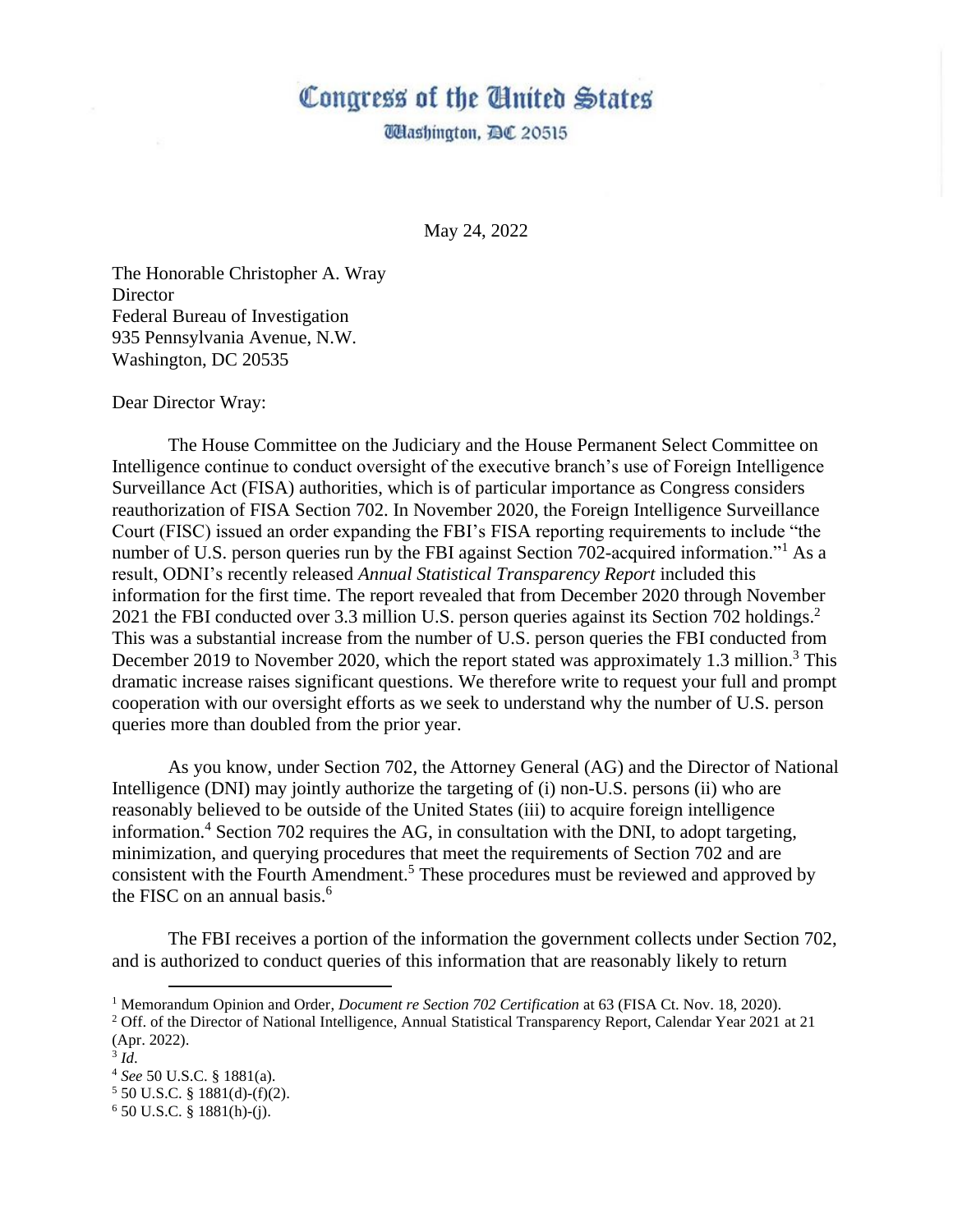The Honorable Christopher A. Wray May 24, 2022 Page 2

foreign intelligence information or evidence of a crime. Queries that involve U.S. persons raise particular oversight sensitivities to ensure rights are protected. As noted above, according to ODNI, the FBI's U.S. person queries dramatically increased in 2021.<sup>7</sup> Specifically, ODNI estimated that the FBI conducted 3,394,053 U.S. person queries in 2021 compared to about 1,324,057 U.S. person queries in 2020,<sup>8</sup> representing over a 250 percent increase in a single year. ODNI stated that more than half of the queries, or about 1.9 million, were related to attempts to compromise U.S. critical infrastructure by foreign cyber actors, which the Biden Administration has attributed to Russian hackers.<sup>9</sup> The ODNI report also noted that, on at least four occasions, the FBI failed to obtain an order from the FISC before accessing the contents of Section 702 acquired information. 10

Rigorous Congressional oversight of the FBI's Section 702-related activities is essential given FBI's track record utilizing its FISA authorities. In November 2020, the FISC disclosed that "the government ha[d] reported numerous incidents" in which the FBI queried Section 702 acquired information for criminal investigations and reviewed unminimized content results without first obtaining court permission.<sup>11</sup> The FISC noted the discovery of 40 queries in which the FBI accessed information for investigations involving "healthcare fraud, transnational organized crime, violent gangs, domestic terrorism involving racially motivated violent extremists, as well as investigations relating to public corruption and bribery," all of which were unrelated to foreign surveillance.<sup>12</sup> According to the FISC, " $[n]$  one of these queries was related to national security, and they returned numerous Section 702-acquired products in response."<sup>13</sup> This is just one example of FBI's habitual compliance failures, which both the Department of Justice Office of Inspector General and the FISC have substantiated in other reports.<sup>14</sup>

As Congress continues to evaluate the potential reauthorization of Section 702, we must have all necessary information to assess the executive branch's use of the existing authorities. To inform our ongoing oversight, please provide the following documents and information:

1. A full accounting of the approximately 3,394,053 U.S. person queries conducted by the FBI in calendar year (CY) 2021, including:

<sup>7</sup> ODNI report, *supra* note 2.

<sup>8</sup> *Id*. at 4, 21.

<sup>9</sup> *Id*. at 20; Dustin Volz, *FBI Conducted Potentially Millions of Searches of Americans' Data Last Year*, Report Says, WALL ST. J. (May 5, 2022). The Administration declined to disclose additional details on the alleged cyber threats like whether the Russian government was involved. Volz, *supra*.

<sup>10</sup> ODNI report, *supra* note 2, at 22.

<sup>11</sup> Memorandum Opinion and Order, *Document re Section 702 Certification*, at 38-43 (FISA Ct. Nov. 18, 2020). <sup>12</sup> *Id*. at 42.

<sup>13</sup> *Id*.

<sup>&</sup>lt;sup>14</sup> See Dep't of Justice Off. of Inspector Gen., Review of Four FISA Applications and Other Aspects of the FBI's Crossfire Hurricane Investigation (Dec. 2019); Dep't of Justice Off. of Inspector Gen., Management Advisory Memorandum for the Director of the Federal Bureau of Investigation Regarding the Execution of Woods Procedures for Applications Filed with the Foreign Intelligence Surveillance Court Relating to U.S. Persons (Mar. 2020); Memorandum Opinion and Order, Document regarding the Section 702 2018 Certification at 66 (FISC Oct. 2018); Memorandum Opinion and Order, Document re Section 702 Certification (FISA Ct. Nov. 18, 2020); Dep't of Justice Off. of Inspector Gen., Audit of the Federal Bureau of Investigation's Execution of Its Woods Procedures for the Applications Filed with the Foreign Intelligence Surveillance Court Relating to U.S. Persons (Sept. 2021).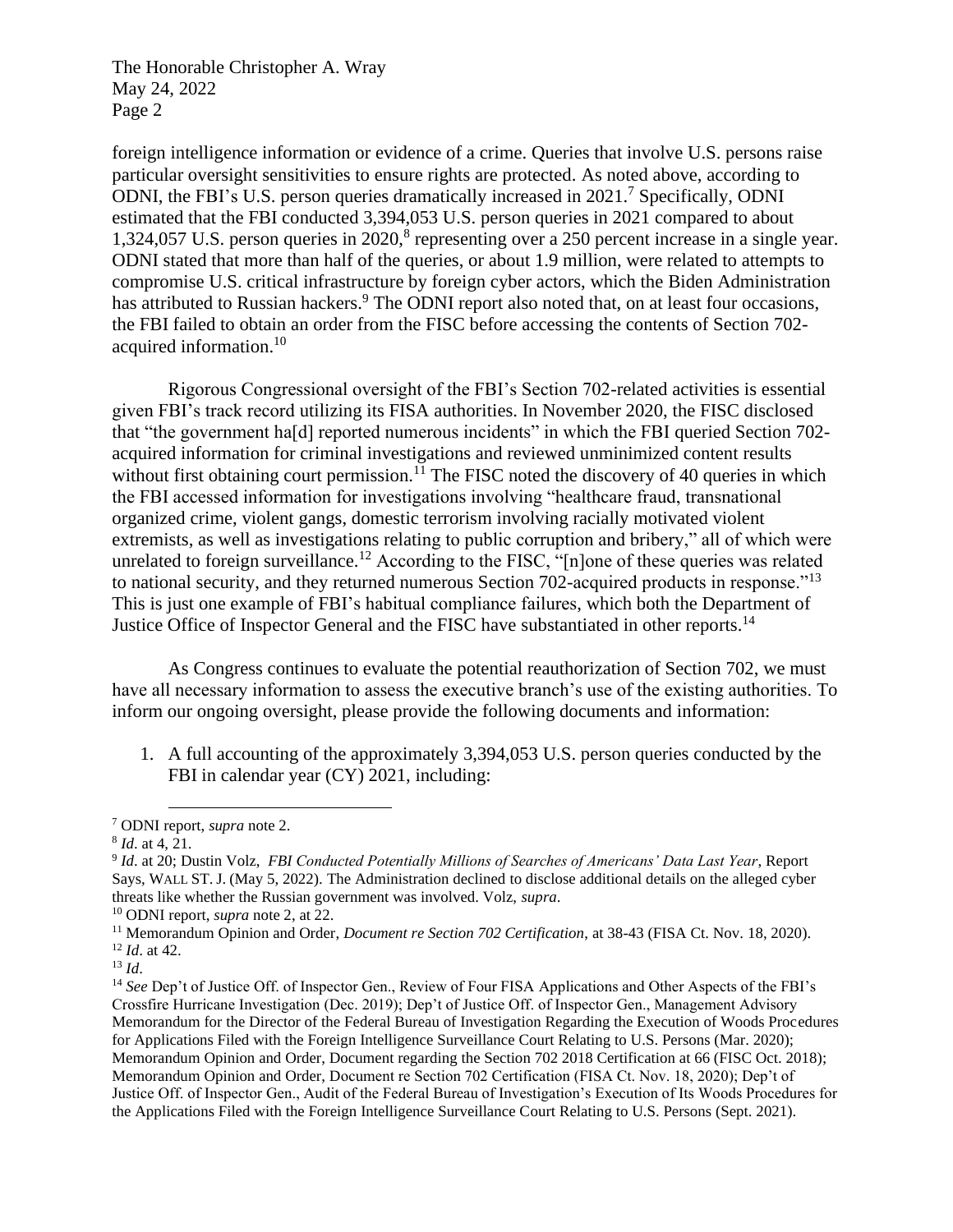- a. The total number of unique query terms that are a U.S. citizen, an alien lawfully admitted for permanent residence, an unincorporated association, or a corporation which is incorporated in the United States. If the FBI does not have the capability to identify the number of unique query terms, provide an explanation as to why;
- b. The Section 702-derived contents reviewed in each query, if any; and
- c. The number of preliminary or full investigations into any U.S. citizens the FBI has initiated as a result of information obtained through any of these U.S. person queries, and the nature of the predication for each such investigation.
- 2. An explanation of the facts and circumstances of the approximately 1.9 million U.S person queries that are apparently the result of an FBI investigation into alleged Russian hackers who sought to compromise U.S. critical infrastructure, including:
	- a. The rationale for why these queries were found to be compliant with the FBI's Section 702 querying procedures;
	- b. The total number of U.S. citizens the FBI identified as victims of these compromises(s) pursuant to these queries;
	- c. The total number of U.S. victims the FBI notified about the compromises(s) pursuant to the Crime Victims' Rights and Restitution Act, 34 U.S.C. § 20141, or the Crime Victims' Rights Act, 18 U.S.C. § 3771; and
	- d. A detailed statement about the FBI's investigation, including the status of the investigation and any information uncovered about the identity of the Russian actors and their involvement with or connection to the Russian government, if any.
- 3. Provide the total number of FBI U.S. person queries of Section 702-derived information, by year, for CY 2015 through CY 2019.
- 4. An explanation for why the FBI failed to comply with the statutory requirement to obtain an order from the Foreign Intelligence Surveillance Court before accessing the contents of Section 702-acquired information on at least four instances in 2021, including:
	- a. The basis for each query;
	- b. A description of the contents accessed, and a statement about whether the query was conducted in order to retrieve such contents; and
	- c. The date on which the FBI discovered each violation and the date on which the FISC was alerted to each violation.